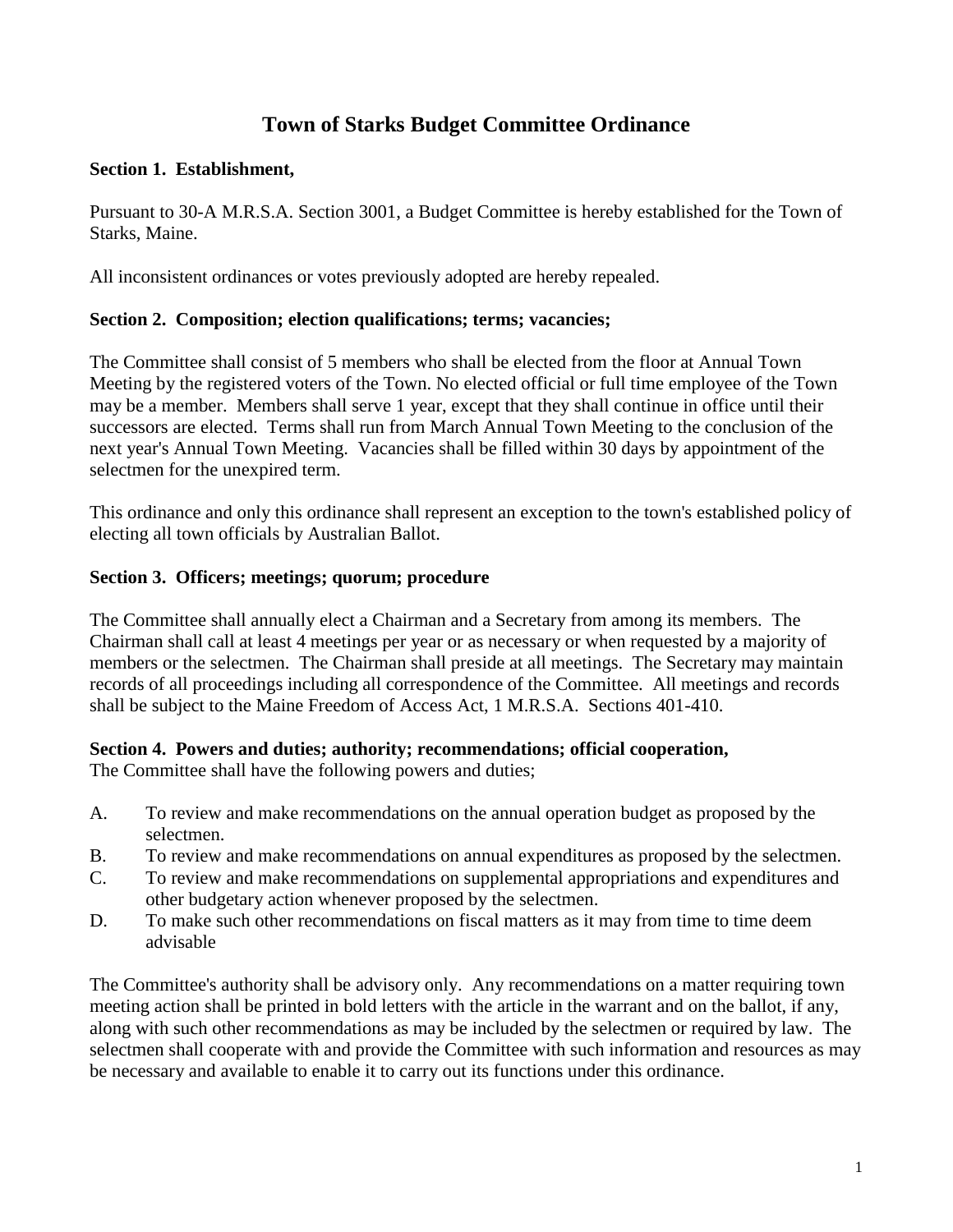E. The Committee shall submit an annual report to the town appraising the citizens of its activities.

#### **Section 5. Severability,**

Each part of this ordinance is severable and, if any phrase, clause, sentence, or provision is declared to be contrary to law, the validity of the remainder shall not be affected thereby unless the application of any remaining portion of the ordinance would result in action being taken which is inconsistent with the objectives of this ordinance.

## **Section 6. Effective Date,**

This ordinance shall take effect immediately upon adoption of the same by the Town of Starks